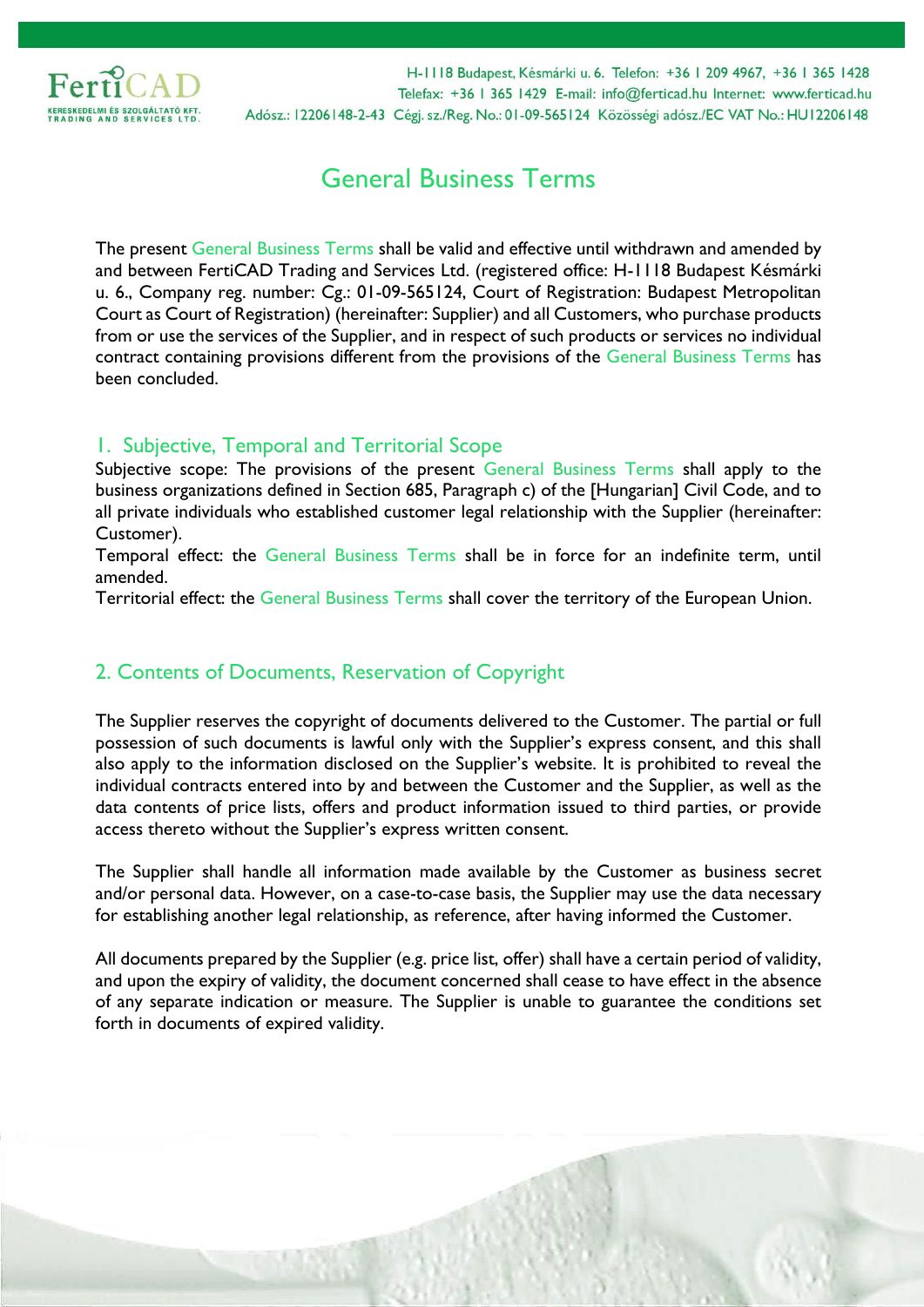

## 3. Offers and Prices

The Supplier shall prepare free offers for inquirers, as prospective customers.

The Supplier shall disclose the terms and conditions indicated in the offer at all times in accordance with the terms and conditions provided by the manufacturer. The Supplier shall not assume responsibility for the manufacturer's wrong notices, if any.

The prices given in the offers shall be valid under the terms listed therein, several benefits may not be simultaneously combined.

The prices shall follow the fluctuation of the current mean foreign exchange rate quoted by the National Bank of Hungary in all cases, and therefore in the case of offers or price lists of longer effect, differences can be noticed, from time to time, in prices actually applied. Offers in respect of a given legal relationship shall come into force after having been accepted on behalf of the Customer, provided that such offers are accepted within the period of validity.

Prices given in offers and price lists are always exclusive of value added tax. The Supplier shall charge the VAT rate valid in accordance with the Schedule to the VAT Act in force, which shall be provided separately, in a breakdown by products in the offer.

Owing to the different business-year periods of manufacturers, the Supplier reserves the right to change prices during the year. In case price changes are necessary, the Supplier shall inform the Customers concerned in writing.

#### 4. Order, Costs of Delivery

Products can be ordered by accepting the offer, or ordering the product selected from the price list in force from time to time, in writing. The Supplier shall also accept orders by phone, fax or electronically (e-mail).

The Supplier shall confirm all orders in writing. Any remarks relating to an order, withdrawal of the order or supplement to the order shall be accepted within three (3) business days from receipt of the order. In case no reply is received to the confirmation, it shall be considered accepted, and the order shall be fulfilled under the terms and conditions indicated therein.

As all Customers are important for the Supplier, no minimum order value is fixed. Owing to the extraordinary increase in energy and fuel prices, transport costs shall be undertaken in accordance with the following rules:

All transports costs of orders above the net value of HUF 100,000, i.e. one hundred thousand Hungarian forints shall be covered by the Supplier. In the case of individual orders below the above value, the portion of the transport cost above five percent (5%), projected to the value of the product, shall be passed to the Customer. The Supplier reserves the right to partial performance and pre-performance.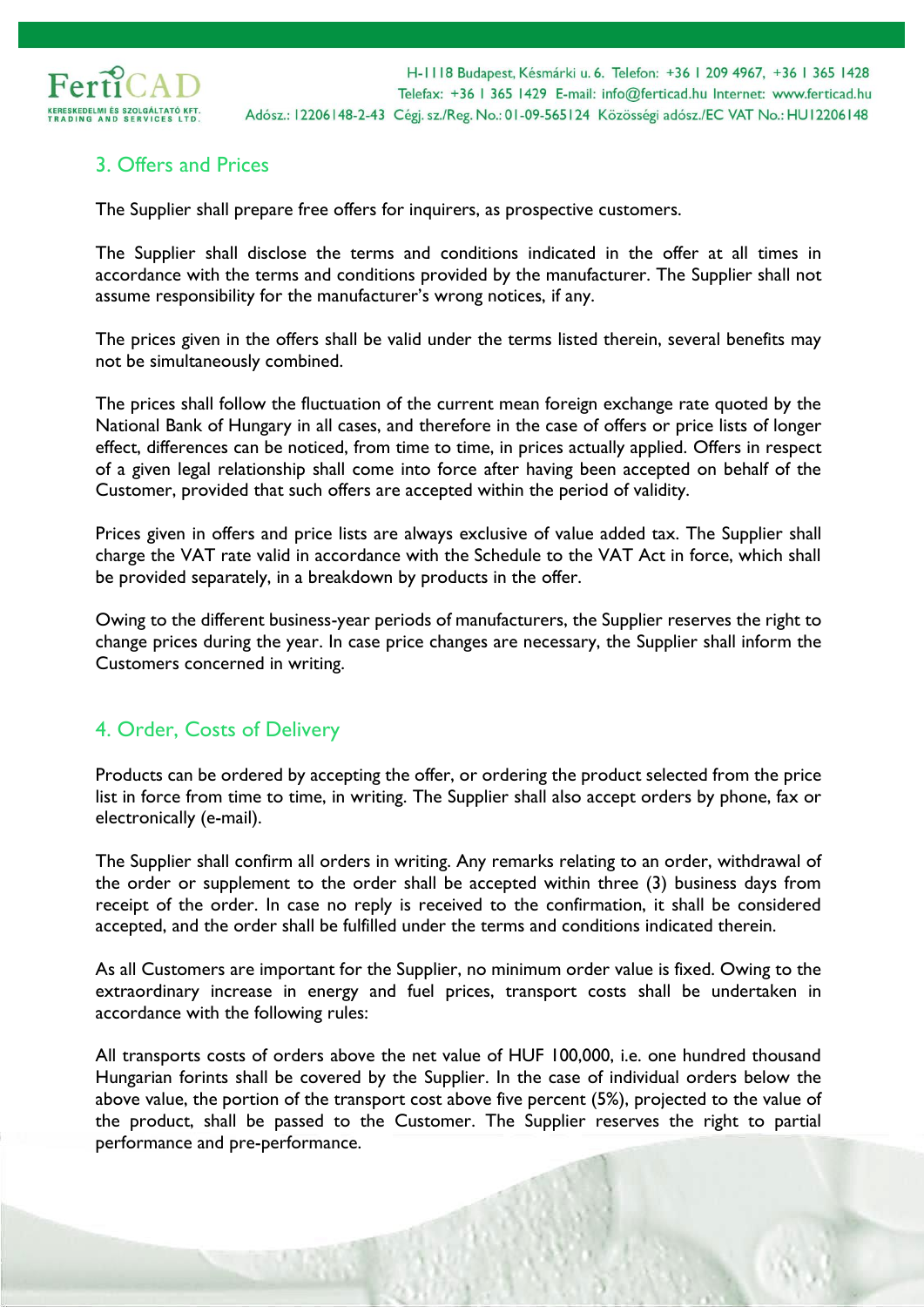

## 5. Deadline for Delivery, Bearing of Risk

The deadlines for delivery indicated in the offers and price lists are of informative nature. The actual deadline for delivery can be fixed on the date of placing the order, and therefore the current time of performance is contained in the confirmation of the order.

The Supplier shall undertake mandatory deadlines for delivery that can be sanctioned by penalty only within the frames of supply contracts.

The risk shall devolve upon the Customer simultaneously with the confirmed delivery of the supplied product irrespective of the change/maintenance of ownership.

# 6. Method of Payment, Reservation of Ownership

The consideration for the products ordered shall be settled via pre-payment in the case of new Customers, and within 14 (fourteen) days following delivery in the case of partners purchasing regularly, via transfer. Payment by instalments can be effected in the case of orders of high value, on the basis of an individual agreement.

The Supplier shall reserve ownership of the products forwarded to the Customer until the full payment of the consideration increased by the amount of VAT by the Customer.

In the case of belated payment, the Supplier shall charge the default interest set forth in Section 6:48 § of the [Hungarian] Civil Code.

Further supply of goods can be suspended in the cases of customers who pay belatedly until they settle their debts, and new orders can only be accepted in the case of payment in cash.

#### 7. Guarantee and Warranty

The Supplier shall provide guarantee for the products supplied by it on the basis of and in accordance with the conditions defined by manufacturers. The guarantee period shall be at least 1 (one) year, and the initial date shall be the date when the Customer receives the product. Any deficiencies and defects of the products supplied, in case they can be recognized during delivery and receipt, shall be reported to the Supplier in writing no later than within 7 (seven) days reckoned from the receipt of the goods. Any hidden defects shall be reported to the Supplier in writing within five (5) days of detection, but no later than within three (3) months from receipt of the goods.

The complaint shall be forwarded to the Supplier's registered office in a registered letter. The Supplier shall be entitled to manage any belated and well-substantiated complaint at its own discretion, proceeding on the basis of business policy considerations, if any.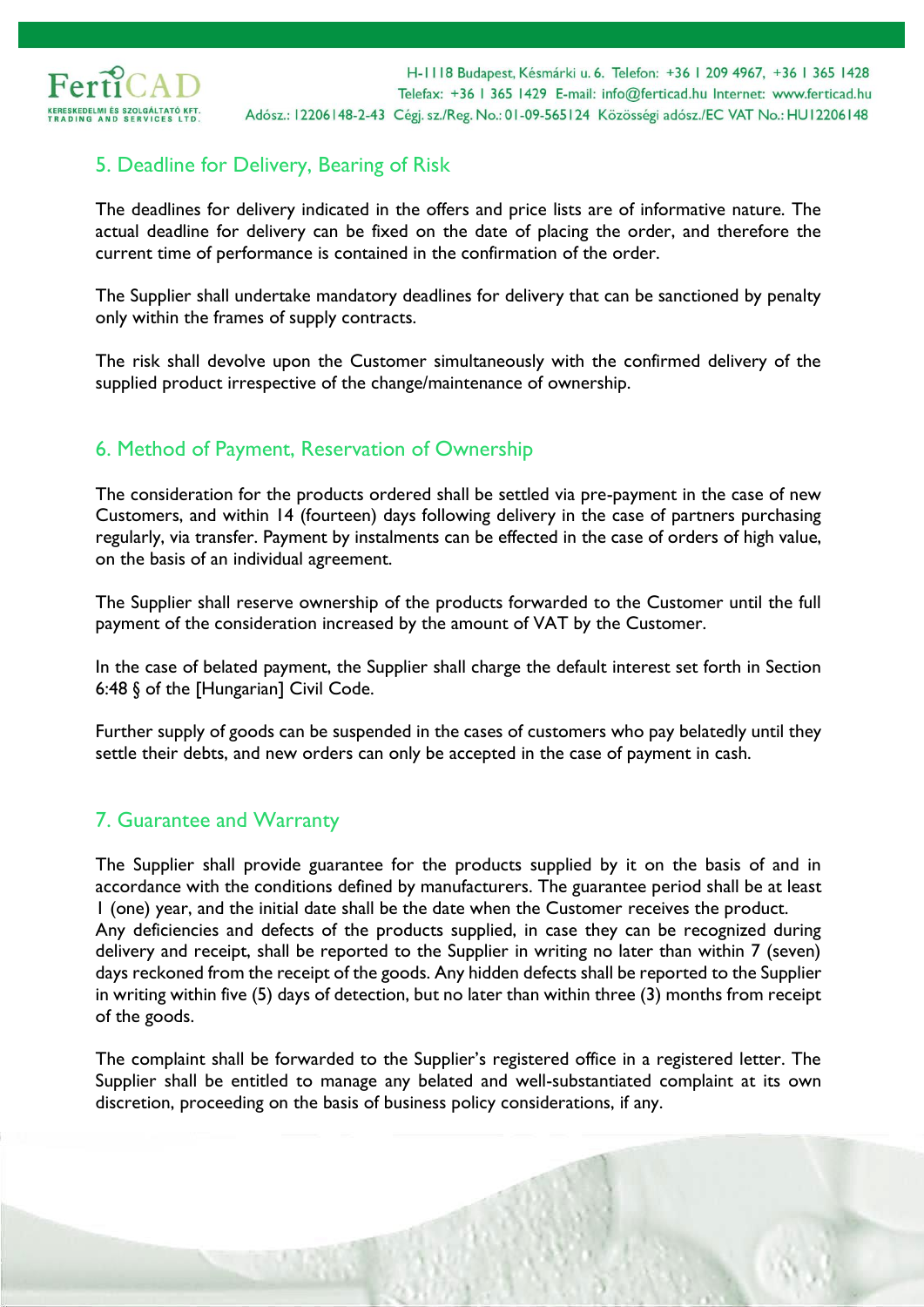

In the case of a well-substantiated complaint, the Supplier shall repair the products at its discretion or in the manufacturer's judgement, or if a product is not repairable, or a complaint is filed within three days, the product shall be replaced, provided that the defect indicated can be provably attributed to a circumstance preceding the transfer of risk, in particular to a manufacturing or transport defect, material defect or defective processing.

Warranty shall not apply to defects, which do not have any impact or have only insignificant impact on use in accordance with the designated purpose, or which originate from use not in accordance with the instructions of use, the designated purpose, storage, or are otherwise attributable to the Customer.

In case the Supplier fails to meet a warranty claim, or performance takes a non-desirably long time, the Customer may withdraw from the order at its discretion, simultaneously waiving its further claim for damages, or may request reduction of the purchase price.

Products considered to be defective must be returned by the Customer to the Supplier in accordance with the Supplier's appropriate instructions.

Warranty for any damage caused by defects is excluded, but the Supplier may be obliged thereto, in case wilful damage or gross negligence can be attributed to him. In such cases liability shall be assumed up to property damage; other pecuniary or non-pecuniary indemnification is not possible.

The Supplier's liability is restricted. The Supplier shall pay compensation to the damaged party for any damage arisen either at the Customer or at a third party in connection with the business relationship regulated by the present General Business Terms, caused by any reason attributable to the Supplier under the [Hungarian] Civil Code (including any indirect or successive damage or lost profit) up to the amount actually paid in connection with the legal relationship indicated in the given contract. The Customer and/or any third party, as damaged party, may enforce any damage claim against the Supplier no later than the period of time reckoned from the occurrence of the damage and fixed in the present General Business Terms. The limitation of damages shall not extend to the damage cases, which exclude the liability of the Hungarian legal rules in force from time to time.

The Customer shall accept the liability restricting stipulations laid down in the foregoing with regard to the nature of the services constituting the subject of the present General Business Terms and the rate of fees enforced by the Supplier, and acknowledges simultaneously, with the signature of the order, that the rates enforced by the Supplier in return for the services were established to an extent, fully satisfying the requirement set forth in the [Hungarian] Civil Code, applicable to the provision of benefits in proportion to the restriction of liability.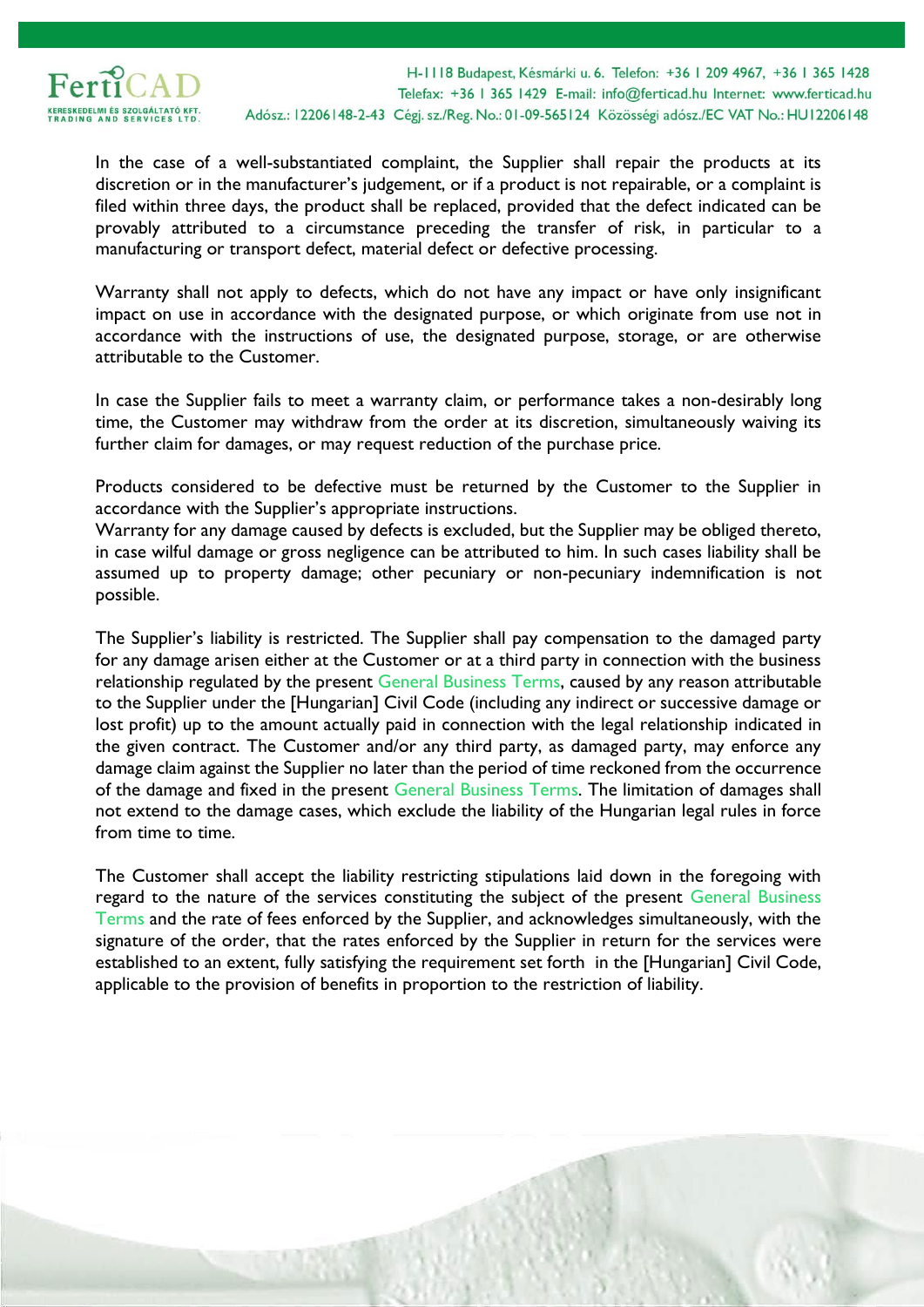

## 8. Disputed Issues and Competence

The provisions of the Civil Code shall apply to the issues not included (or not included to the appropriate depth) in the present General Business Terms. The parties shall make every effort in good faith to solve any misunderstandings arising in connection with the validity and contents of the legal relationship established on the basis of the General Business Terms through direct negotiations.

Should their effort fail within thirty (30) days from the date of arising of the dispute, the parties undertake to cooperate in attempting to solve their legal dispute through mediation, and to choose a mediator from among the members of the Professional College of the Budapest Attorneys at Law Mediators, who have been entered in the Register of Mediators by the Ministry of Justice. The parties undertake not to apply for legal remedy to any other forum as long as the solution of the legal dispute through mediation is possible.

In case the legal dispute related to the contract cannot be solved in a way acceptable for both parties even through mediation, the parties stipulate the exclusive competence of the Central District Court of Pest or the Budapest Metropolitan Court, subject to the value of the lawsuit, to decide any legal dispute arising from the contract. The substantive and procedural law of the Republic of Hungary shall apply to the settlement of legal disputes.

In case any part of the present General Business Terms or a contract concluded on the basis thereof is invalid or non-executable owing to the provisions of law or any other legal rule, the invalidity or non-executability of that portion shall not affect the other elements of the legal relationship concerned, and all non-affected parts shall remain in force. The cases when the contract constituting the subject matter cannot be performed, or proved lapse of interest occurs in respect of either party hereto, as a consequence of the invalidated or non-executable part, shall be deemed exceptions.

The parties hereto shall make every effort to replace any invalid or non-executable part with such valid and executable part which secures achievement of the goals to the highest possible extent despite the invalid or non-executable provisions.

Any deviation from the present General Business Terms, supplementing it, or applying a contrary agreement may only occur on the basis of an individual contract drawn up in writing and signed by both parties, in the case of a common and mutual agreement, exclusively with effect to the given legal relationship.

The present General Business Terms shall be regarded as an integral part of the given individual contract. In case an issue is regulated differently in the General Business Terms and the individual contract, the provisions of the individual contract shall be governing.

By signing the individual contract, or in the absence of a contract drawn up in writing, by signing the order, the present General Business Terms shall qualify known and expressly accepted by the Customer.